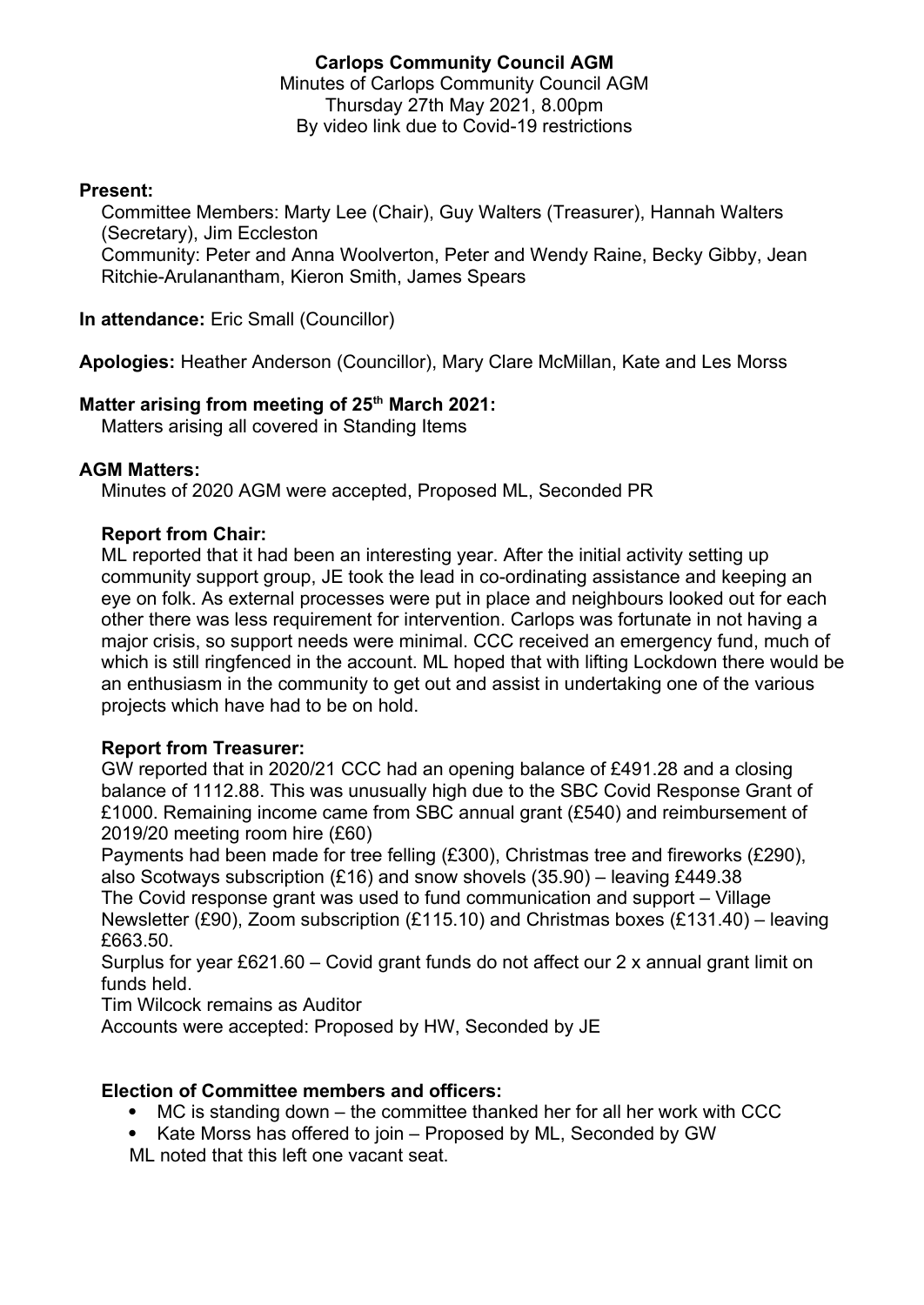# **Standing Items:**

## **Secretary's report:**

There have been no planning applications and a couple of opportunities for funding, but none that looked relevant at the moment. All other correspondence relates to items covered below.

## **Treasurer's Report:**

Balance as above, no change from March meeting.

## **Police Report:**

No incidents local to Carlops. ML noted that thefts of quad bikes from locked farm premises is an ongoing problem and that vigilance is required.

- **Roads:**
	- o There has been much discussion with community and Philippa Gilhooley (SBC) regarding the placement of Vehicle Activated Signs on the Green and at Car Park. CCC has been assured that they can be moved at a later date and will not prevent further discussion regarding speed management. Signs will show vehicle speed in red/areen.
	- o Situation is complicated by responsibility being split between SBC (20mph roll out in village) Traffic Scotland (Trunk road) and north end signage starting in Midlothian. Traffic Scotland/Bear had already put infrastructure in place last year (unknown to CCC) for a VAS at south end – was to have shown 30, now awaiting decision on whether 20 will become permanent. This future VAS prevents placement of SBC VAS any closer to south end of village. HW noted that upcoming Local Place Plans should make future collaboration with multiple agencies easier.
	- $\circ$  There are 2 surveys regarding the 20mph trial the CC survey was completed during meeting. HW to circulate link to public survey after meeting <https://scotborders.citizenspace.com/assets-and-infrastructure/20mphpublic/>
	- $\circ$  JS noted that the poor positioning of speed surveys results in lower than representative averages which could affect decision to retain 20mph. JS suggested we should ask to be re-monitored in different locations for comparison after the trial. CCC agreed that if SBC are unwilling CCC could pay for this (approx. £300) when the time was right.
	- $\circ$  GW discussed the need for buffer zones as 60 20 is a sharp decrease JS noted that drivers currently use the north end (boundary to Allan Ramsay) and south end (boundary to The Latch) as the buffer zone, and don't regard them as within speed limit. The extreme danger this poses to residents, especially at south end where crossing to reach a pavement is unavoidable, was highlighted.

# **Projects:**

- o Memorial Well: No action as yet, JS will speak to Christina
- o Carlin's Loup car park works: Awaiting SBC response to Heather Anderson
- o Bottle bank: GW to speak to Jason re: jet washing
- o Rock Field path repairs: Community work party to be raised.
- $\circ$  Rutherford development: No news WLCC has also not heard anything (ES)
- $\circ$  Phone Box: Initial application is in, will hear if successful on/after August 4<sup>th.</sup> May have to submit proposal, so more ideas for future use welcomed – ES suggested 'Points of interest' leaflets for visitors/walkers
- o Rock Field: Visually significant position in village and very poor ground conditions make future development highly unlikely. Gerda has agreed orchard planting and placement of bee hives at the bottom end with WL orchard group. ML to forward Following the Public Pound info and application form to GW to allow CCC to contribute to grass cutting costs.

## **AOB:**

- Slipperfield quarry: no action as yet due to conflicting reports of degree of disturbance
- Local access: ML has spoken to John Aitken and Jill Noble.